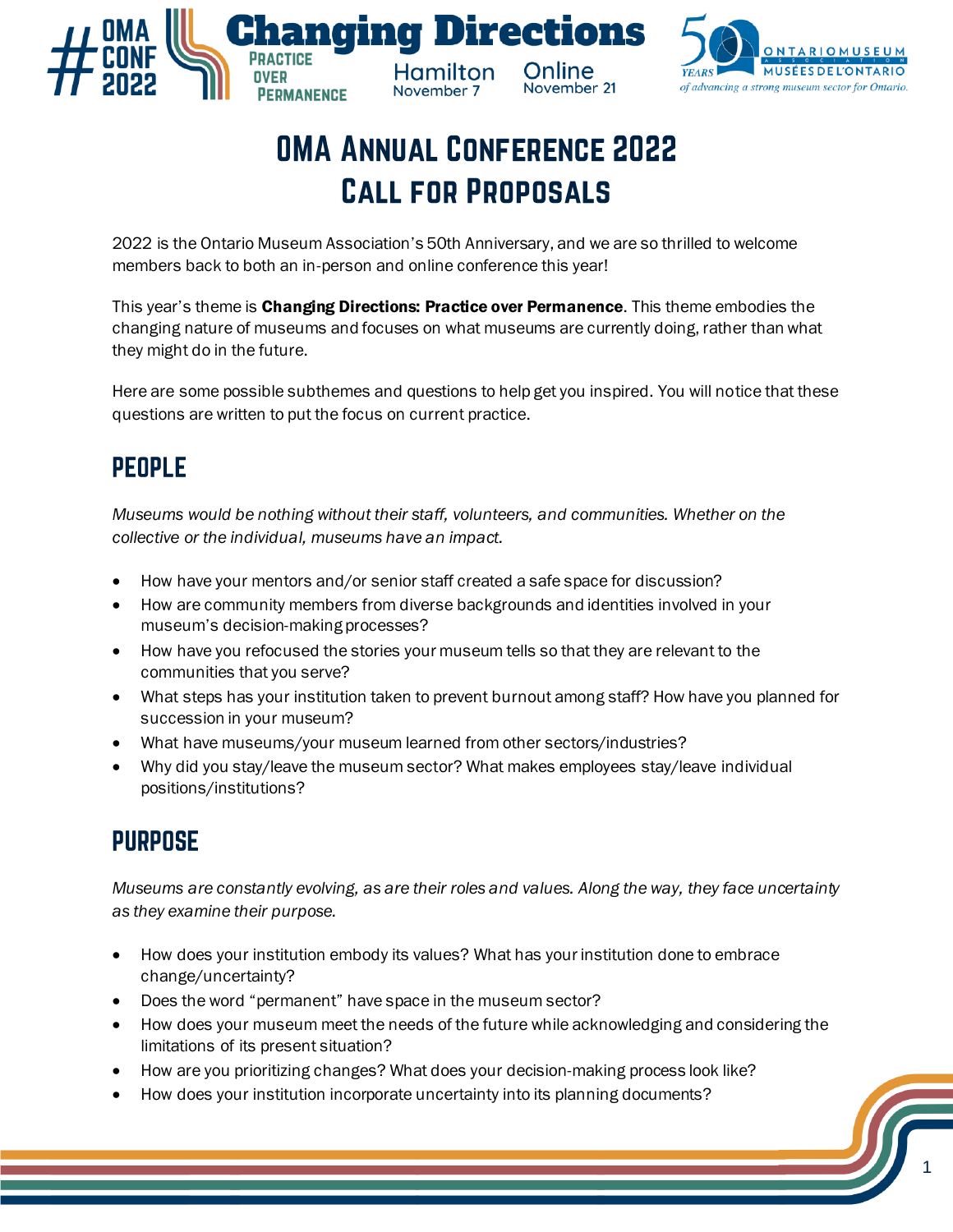# **PROCESS**

*Museum activities don't start and end with implementation. Decision-making, learning from mistakes, and closing a project are all part of process.*

- What museum work are you avoiding?
- How do you end things in a good way? (e.g., project close, organization, relationship)
- How has your museum been transparent and accountable to its audiences?
- How have you learned from mistakes?
- How have you balanced the needs of various stakeholders with the museum's needs? (e.g., board members, volunteers, museum visitors)

Not sure how your session idea fits with our theme? The OMA is happy to discuss proposals before they are submitted for review. Contact us with your ideas and questions at [conference@museumsontario.ca.](mailto:conference@museumsontario.ca)

We invite proposal submissions from equity-deserving groups, all levels of museum staff, and volunteers, students, and members of the GLAM sector. We welcome submissions from presenters outside the museum field as well.

# **CONFERENCE FORMAT**

This year's conference will be two days – one in-person and one online. Limited time slots are available in each format. Please indicate in your proposal which format you would prefer, or if you are open to either or both.

# **SESSION FORMATS**

#### Option 1: In-person on Monday, November 7, 2022 in Hamilton, ON

Sessions are between 30 and 70 minutes long and may be structured in any of the following ways, or by another means of delivery that is well thought-out and described:

- Panel Discussion: Three to five speakers give short formal presentations followed by commentary and/or group discussion. Each session should have a moderator to introduce speakers, facilitate discussion, and keep the session on schedule.
- Presentation, Case Study: One or two speakers presenting on a single topic or experience.
- Presentation, How-To Session: One or two speakers presenting a step-by-step process of anything related to museum practice (i.e. projects, collaborations, creation of other museum assets).
- Workshop: One or two speakers lead participants through a hands-on or interactive activity, giving participants the opportunity to ask questions, try new approaches, and receive feedback from the presenters.
- Other: artistic works, interviews, debates, roundtable discussions, etc. Please explain.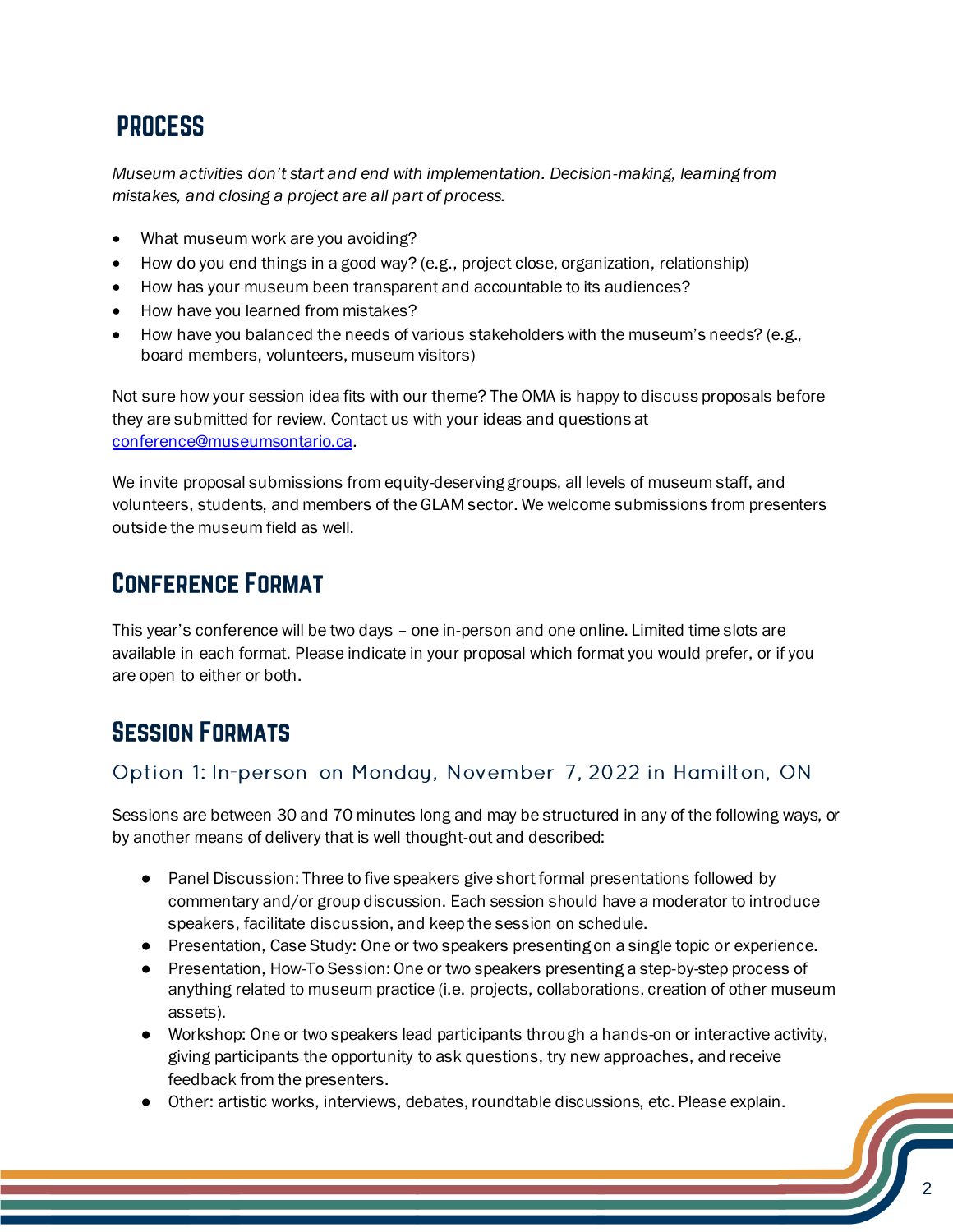#### Option 2: Online on Monday, November 21, 2022

Sessions are between 5 and 70 minutes long and may be structured in any of the following ways, using Zoom in either Webinar or Meeting format:

- Panel Discussion: Three to five speakers give short formal presentations followed by commentary and/or group discussion. Each session should have a moderator to introduce speakers, facilitate discussion, and keep the session on schedule.
- Presentation, Case Study: One or two speakers presenting on a single topic or experience.
- Presentation, How-To Session: One or two speakers presenting a step-by-step process of anything related to museum practice (ie: projects, collaborations, creation of other museum assets).
- Workshop: One or two speakers lead participants through a hands-on or interactive activity, giving participants the opportunity to ask questions, try new approaches, and receive feedback from the presenters.
- Ignite: One or two speakers on any topic in a rapid, pre-recorded, timed presentation format: 5 minutes and 20 slides that advance automatically every fifteen seconds (with live Q&A).
- Member Check-in: lead participants in a discussion about a topic of interest
- Other: artistic works, interviews, debates, roundtable discussions, etc. Please explain.

Online presentations can be pre-recorded. Presenters must be available for a live Q&A session.

# **AV**

**In-person AV:** The standard audio-visual  $(A/V)$  set-up for all session formats consists of an LCD projector, laptop with audio & speakers, screen and microphones. Special A/V requests and session formats will be considered, but not guaranteed.

**Online AV:** Online sessions will take place in Zoom in either Webinar or Meeting format.

#### **HOW TO SUBMIT A PROPOSAL**

Proposals must be submitted using the **online form** by **Monday, June 27, 2022** at 11:59pm.

Please be prepared with the following information before completing the online form:

- Title of Proposal
- Session Organizer information: name, title, institution, email, phone number, bio
- Other presenter information: names, titles, institutions, biographies
- Select in-person or online
- Session format (Common formats are listed below; additional formats will be considered)
- Session length (Including Q & A: 30 minutes, 45 minutes, 60 minutes, 70 minutes; 5 minute Ignite)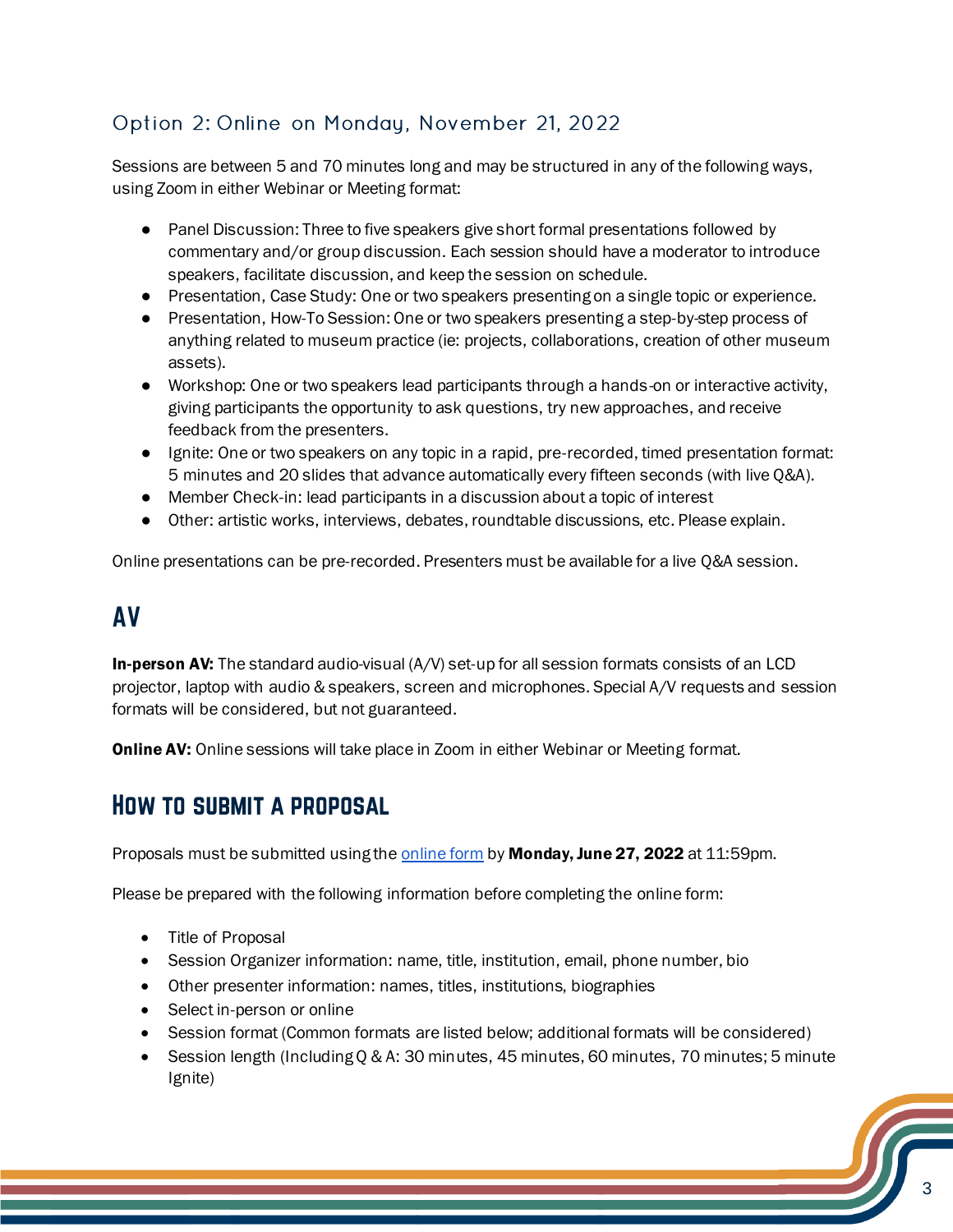- Proposal (2500 character limit). Should include:
	- o Main issues or topics to be addressed
	- o Focus and intent of the proposal
	- o Relationship to theme
	- o Objectives you wish to achieve
	- o Proposed approach to engage the audience.
		- **Please note: all session formats will include a question and answer portion** unless otherwise specified.
	- o How the session considers issues of diversity, equity, accessibility, inclusion, decolonization and/or anti-racism.
- Session description: 2 sentence description (max 500 characters) that provides a succinct description of the session. This description will appear on the OMA website, mobile app and other published conference materials. The Program Committee and OMA reserve the right to edit approved session descriptions and titles.
- Agree to the terms and conditions (see below)
- Other information that the reviewers may find of interest (e.g. has this content been presented elsewhere, did the program win an award, is the session informed by research or data, does the session build, reflect on, or support other museum-related initiatives).
- Optional: other related materials that may better illustrate or explain the content of the proposal (e.g. brochures, presentation slides, handouts, publications, photographs, etc.).

### **SESSION ORGANIZERS AND PRESENTERS**

Session organizers are responsible for organizing the session and relaying session information. The OMA maintains contact only with the session organizer, who is responsible for relaying information about scheduling and setup information, and for ensuring that session presenters are aware of deadlines to complete the speaker agreement and register.

The OMA and its members appreciate the contribution that presenters make in sharing their professional knowledge and expertise to strengthen the museum sector; however, all presenters are expected to register and pay for the conference at least for the day they will present at the presenter rate (Approximately \$170 + HST for in-person and \$70+HST for online, to be confirmed, price subject to change). The OMA does not pay for expenses for session speakers. There are a number of fully subsidized registrations available to presenters and attendees (described further below).

All sessions and presentations may be filmed, recorded, photographed and used by the OMA in the delivery of its Programs.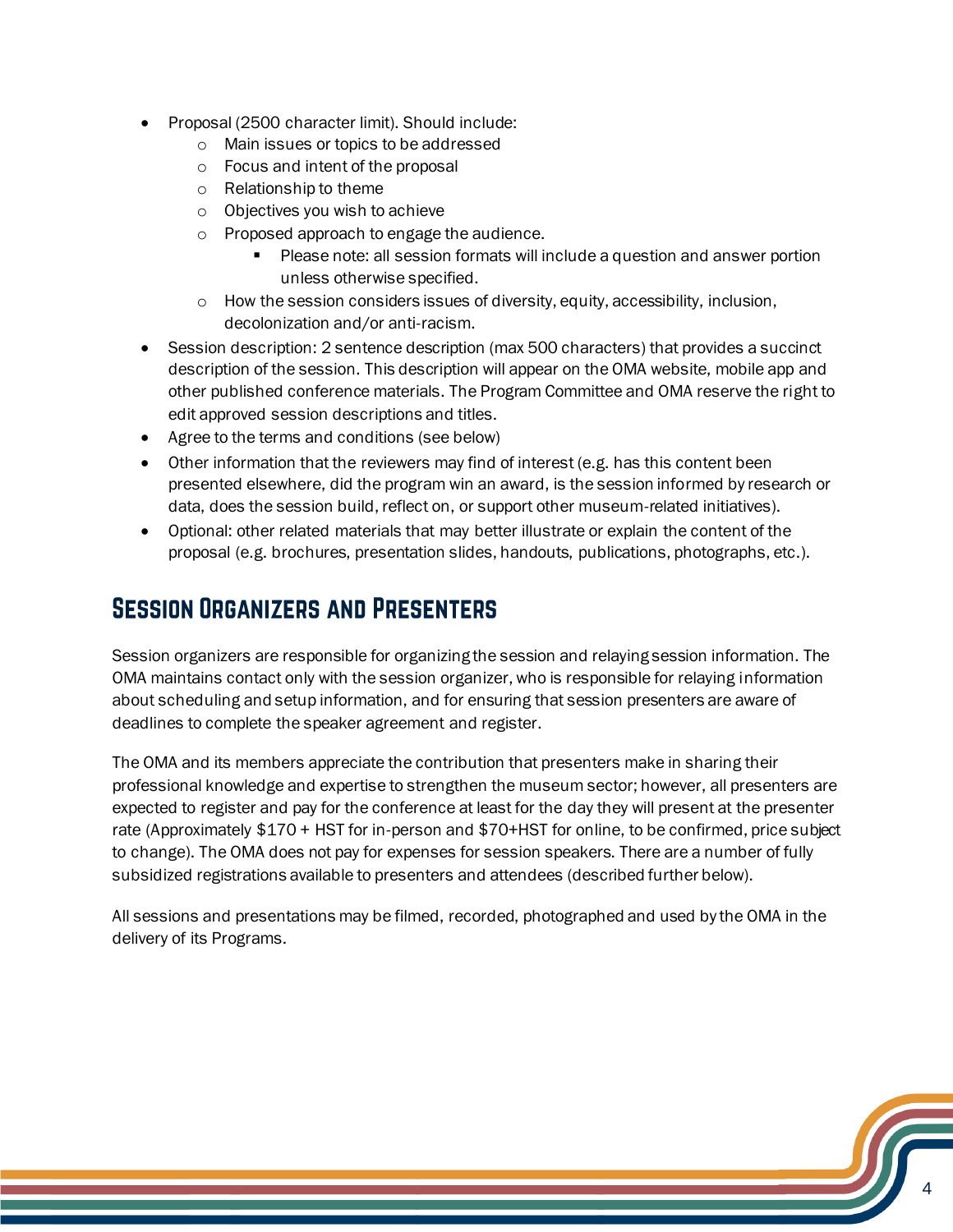# **FULLY SUBSIDIZED REGISTRATIONS**

To encourage an inclusive Conference environment, the OMA provides 15 fully subsidized registrations. Subsidies are available to presenters who come from outside the cultural sector, as well as presenters and attendees who are unemployed or underemployed, identify as Indigenous, and/or identify with groups that are often marginalized or excluded from culture and heritage due to race, ethnicity, gender, sexuality or disability. To request your registration fees be waived, simply check the box on the registration form. Subsidies will be allocated on a first-come first-served basis.

To encourage participation of community and other external partners (those working outside of the culture/heritage sector) who will only attend their session, registration fees may be subsidized in consultation with the OMA, contac[t conference@museumsontario.ca.](mailto:conference@museumsontario.ca)

## **SELECTION CRITERIA AND SCHEDULE**

Proposals will be reviewed by the Conference Program Committee for:

- Relevance to the conference theme
- Relevance to professional development needs of the sector and OMA Members
- Clarity of content and learning objectives
- Diversity of perspectives and presenters
- Practical and relevant examples and how to apply them in multiple settings

The program committee reserves the right to make suggestions to improve proposals. This might include adding or changing speakers, expanding your topic to include other examples, or merging your session with one that is similar. This is done in an effort to provide the best overall program for conference attendees.

The Program Committee will consider proposals in English, French, ASL, and other languages and the OMA will work with the Session Organizer and endeavor to find the resources to support their participation.

If you require an accommodation in order to participate in any part of this initiative, or if you have suggestions on how we can improve accessibility, please let us know how we can support by sending an email t[o conference@museumsontario.ca](mailto:conference@museumsontario.ca).

*Proposals are due by 11:59 pm on Monday, June 27, 2022. Session organizers will be contacted by August 2022.*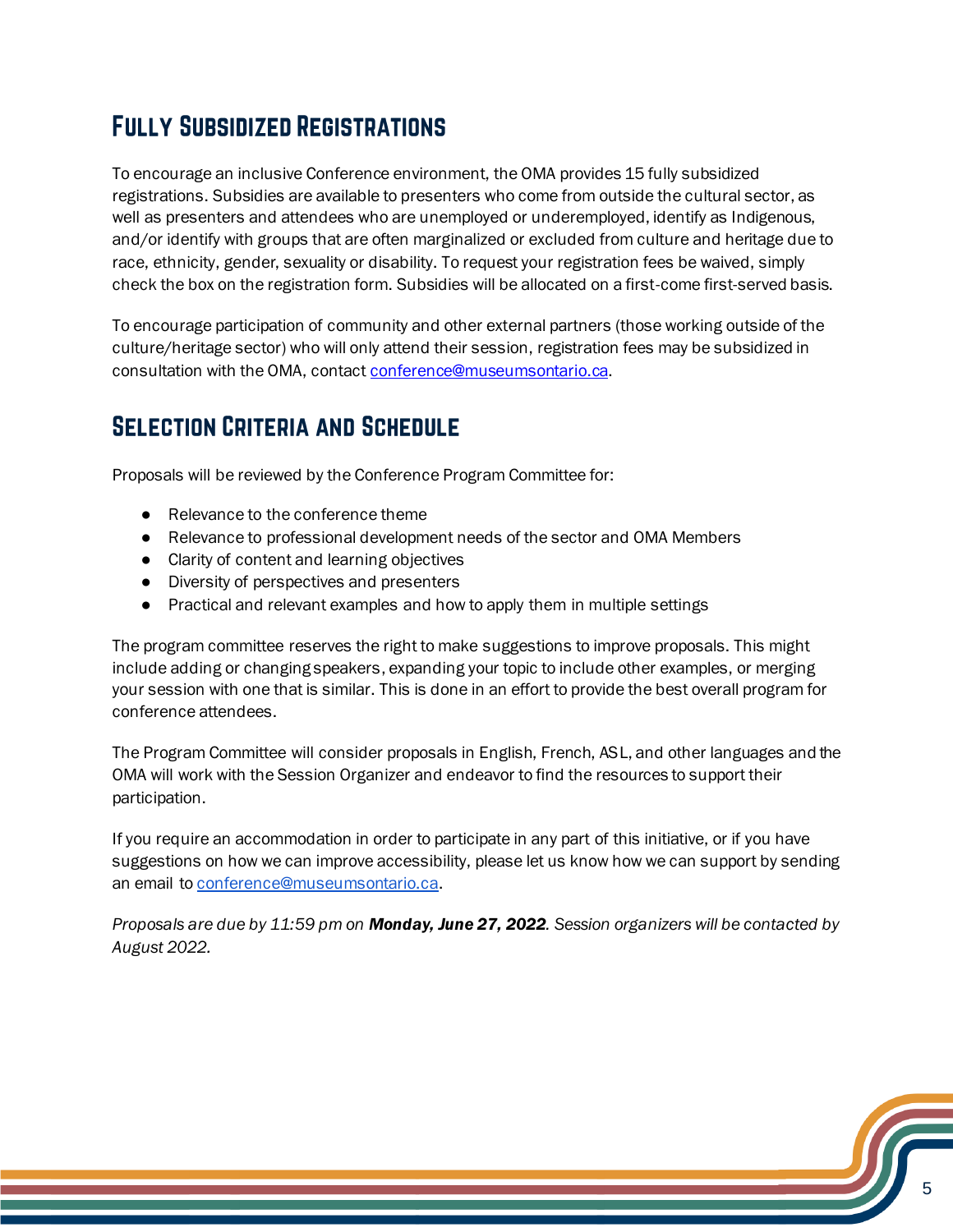# **DIVERSITY, EQUITY, ACCESSIBILITY, AND INCLUSION**

The Ontario Museum Association respects, values and celebrates the unique attributes, characteristics and perspectives that make each person unique. The OMA believes the diversity among the broad range of people and museums we represent is a tremendous strength. We consider diversity and inclusion a driver of institutional excellence and seek out diversity of participation, thought, and action. It is OMA's aim that members, partners, key stakeholders, and programs reflect and embrace these core values. Read more in the Ontario Museum Association'[s](https://members.museumsontario.ca/inclusion2025/) [Inclusion 2025: A Practitioner's Guide to Inclusive Museums](https://members.museumsontario.ca/inclusion2025/).

# **CODE OF CONDUCT**

The Ontario Museum Association strives to support and advocate for all members of the museum community. Throughout this hybrid Conference and related programming, we are committed to providing inclusive, respectful, accessible, and safe physical and digital spaces for learning and collaboration. Participants at the OMA Conference are expected to maintain a professional demeanor and engage in respectful interactions by treating all individuals with respect and dignity. Inappropriate behaviour and language including but not limited to personal attacks, bigotry, derogatory remarks, racism, xenophobia, and harassment will not be tolerated.

OMA staff are working hard to monitor the Conference's digital platforms, and reserve the right to dismiss questions, and remove attendees who might pose a threat to the wellbeing of our community. If you have been the target of or a witness to harmful behaviour, please report it as soon as possible. You can do so by sending us an email t[o conference@museumsontario.ca](mailto:conference@museumsontario.ca) or approaching an OMA staff member at the event.

We hope that you have an enjoyable Conference experience!